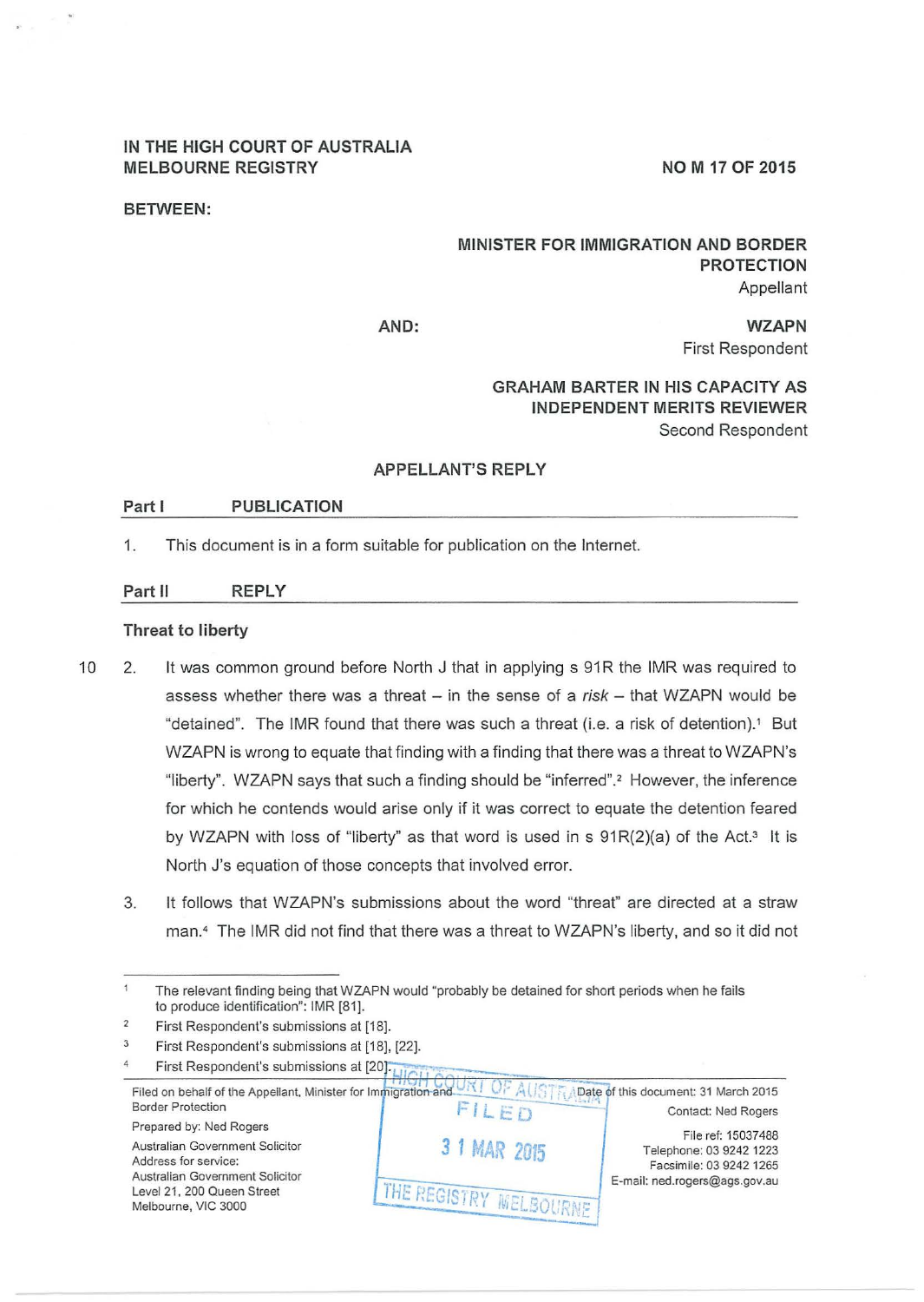then "calibrate the threat to liberty in assessing whether it constituted serious harm".' Instead, the IMR found that there was a real chance (a threat) that WZAPN would be detained, but concluded that nevertheless there was no threat to his "liberty" for the purposes of s  $91R(2)(a)$ .<sup>6</sup> That conclusion resulted from the IMR having engaged in a qualitative assessment of WZAPN's circumstances in order to determine whether he feared serious harm.

- 4. North J erred in finding that the IMR made a jurisdictional error by undertaking such a qualitative assessment. Indeed, a Full Court of the Federal Court has recently so found, as on 24 March 2015 the Court delivered judgment in SZTEQ *v* Minister for Immigration 10 and Border Protection [2015] FCAFC 39 (Robertson, Griffiths and Mortimer JJ). Judgment was reserved in that case two days before special leave was granted in this matter.
	- 5. In SZTEQ, the Full Court expressly rejected North J's analysis in WZAPN. It held that "s  $91R(2)(a)$  should not be construed as meaning that any deprivation of liberty constitutes serious harm for the purposes of s  $91R(1)(b)$  and Art  $1A(2)$ ".<sup>7</sup> Instead, the Court held that, as used in s  $91R(2)(a)$ , "liberty' is a nuanced concept which takes its meaning from the context in which it appears, namely the requirement that the persecution involve serious harm, as is made clear in  $s$  91 $R(1)$ ." The Court held that that conclusion was supported by each of:
- 20 (1) the text of s 91R (the Court concluding that neither the absence of adjectival qualification in s  $91R(2)(a)$ , nor the structure of s  $91R(2)$ , supported North J's conclusion);<sup>9</sup>
	- (2) the legislative purpose of s  $91R;^{10}$
	- (3) Australian decisions about the concept of persecution;<sup>11</sup>
	- (4) foreign authorities on the meaning of persecution (including many of the same authorities that are relied upon in the Minister's submissions in this case);<sup>12</sup> and
	- (5) academic writing.

<sup>5</sup>  First Respondent's submissions at [21].

<sup>6</sup>  Contrary to the First Respondent's submissions at [13]-[14], [19], [22].

<sup>7</sup>  [2015] FCAFC 39, [154].

<sup>8</sup>  [2015] FCAFC 39, [59].

<sup>9</sup>  [2015] FCAFC 39, [52]-[60].

<sup>10</sup>  [2015] FCAFC 39, [61]-[76].

<sup>11</sup>  [2015] FCAFC 39, [95]-[109].

<sup>12</sup>  [2015] FCAFC 39, [110]-[140].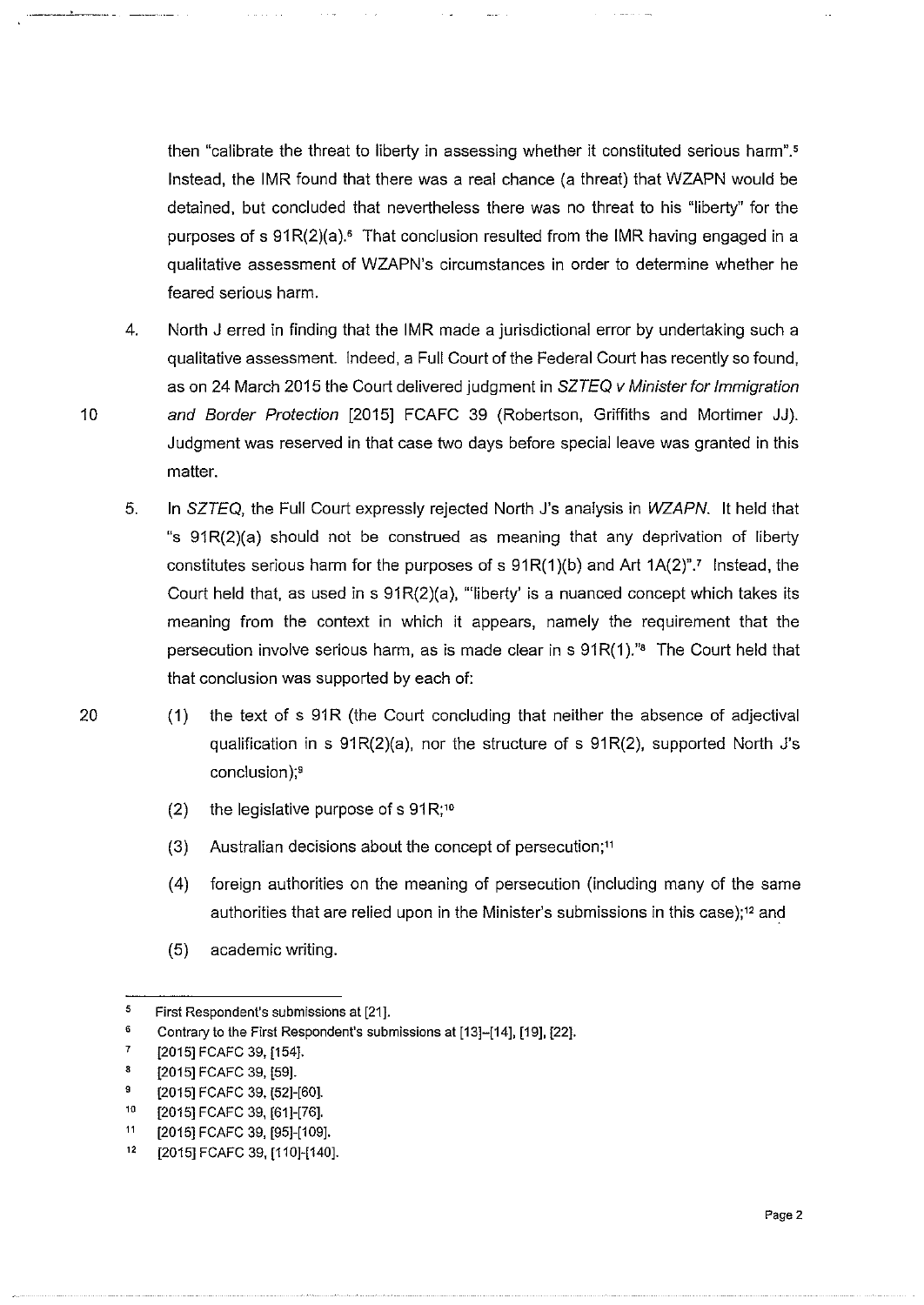- 6. The Full Federal Court's conclusion in SZTEQ, and its reasoning in support of that conclusion, is directly contrary to WZAPN's submissions in this Court.13 By contrast, SZTEQ is entirely consistent with the Minister's submissions. For the reasons given by the Full Court, WZAPN's contentions in support of North J's analysis in WZAPN should be rejected.
- 7. The meaning of persecution for the purpose of the Convention and its application in Australia is not altered by s 91R. That is confirmed by the Explanatory Memorandum to the Bill that introduced s 91R, which demonstrates that the purpose of s 91R was to ensure that the Convention was applied in Australia as Parliament understood it to be 10 intended to operate. In other words:

By express incorporation of the concepts of serious harm, and systematic and discriminatory conduct, the Parliament intended to give more particular content to the term in the way the text of the Convention does not, so as to avoid what the Parliament saw as the expansion of the concept by the courts, beyond the Convention.<sup>14</sup>

- 8. Under the Convention, a decision-maker is required to assess the circumstances of a threat of harm before determining if it amounts to persecution. WZAPN's submission that such assessment is not required where the harm feared is a threat to liberty (save for an exception for *de minimis* threats to liberty)" finds no support in the authorities. <sup>16</sup> 20 In particular, the Australian authorities do not support the contention that threats to liberty are serious harm per  $se^{17}$  There is no special place reserved for alleged threats to liberty.<sup>18</sup>
	- 9. That is not to deny that liberty is an important right under general law and international law. But acceptance of that proposition does not advance WZAPN's argument, because once it is accepted that an applicant for protection must establish that the harm that they fear crosses a threshold of severity, it necessarily follows that not all infringements of human rights amount to persecution. The Convention is directed towards those

<sup>13</sup>  Cf First Respondent's submissions at [21]-[61].

<sup>14</sup>  SZTEQ *v* Minister for Immigration and Border Protection [2015] FCAFC 39, [66].

<sup>15</sup>  First Respondent's submissions at [42]-[52].

<sup>16</sup>  See SZTEQ v Minister for Immigration and Border Protection [2015] FCAFC 39, [100], [102], [105], [111], [122], [128]-[130], [132], [139]-[140], [141]; this is contrary to the First Respondent's submissions at [45]-[59].

<sup>17</sup>  First Respondent's submissions at [36]-[39].

<sup>18</sup>  See SZTEQ v Minister for Immigration and Border Protection [2015] FCAFC 39, [96], [100], [105].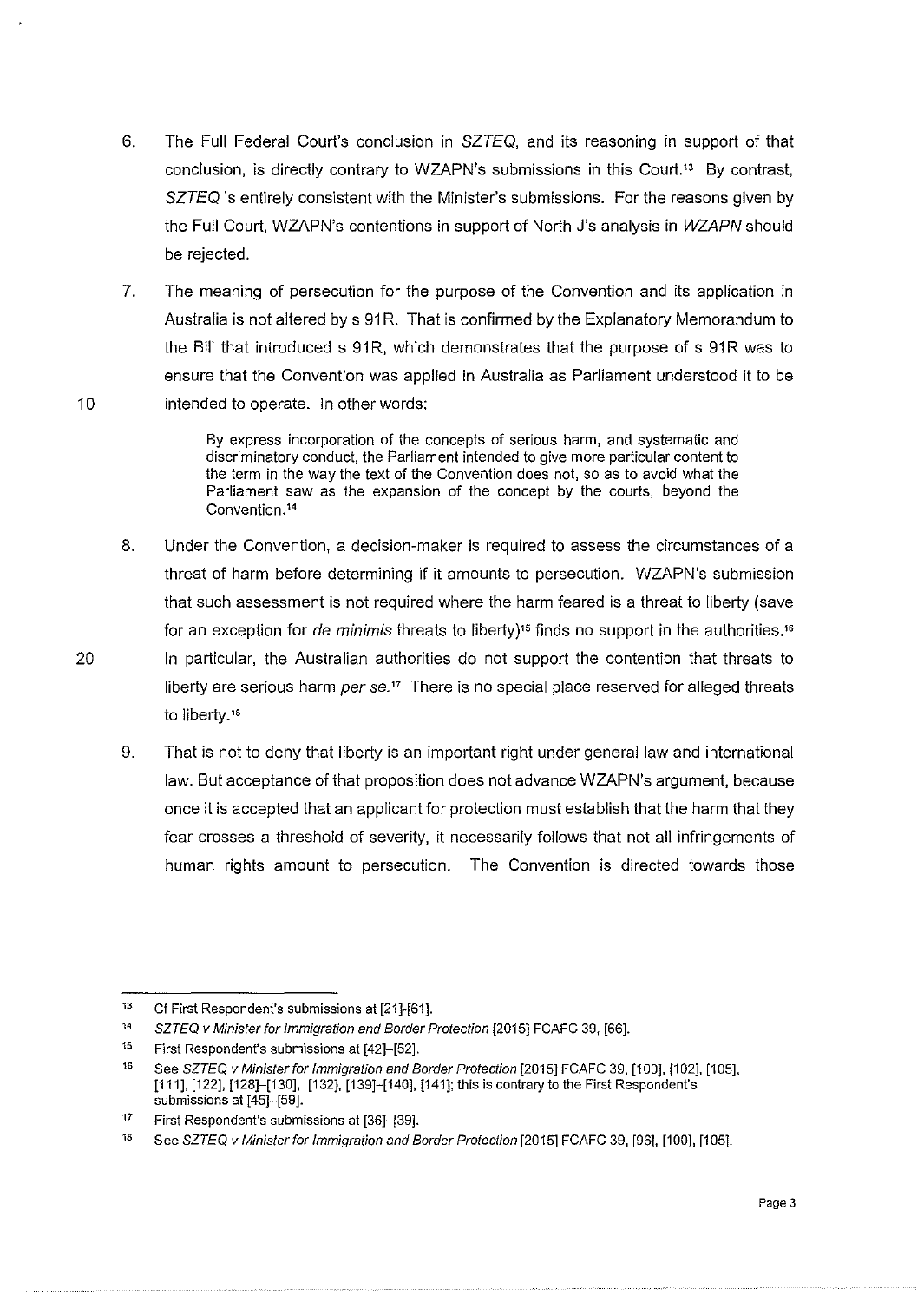circumstances where the rights infringement is sufficiently serious so that the person "cannot reasonably be expected to tolerate it.""

10. WZAPN argues, in effect, that the issue of serious harm under s 91R(1)(b) is divorced from the issue of persecution more broadly.<sup>20</sup> That submission should be rejected, because s 91R(1)(b) expressly deals with persecution that involves serious harm. To attempt to separate the questions is artificial and does not take account of the entire statutory context.<sup>21</sup>

## **Procedural Fairness**

- 11. WZAPN appears to challenge the IMR's finding as a matter of fact that the detention 10 that he feared would not be the result of discriminatory conduct by the Basij.<sup>22</sup> He does this on the footing that his detention was discriminatory because it was related to his inability to provide identification papers, that being an inability that the IMR found "will attract further inquiries". Contrary to WZAPN's submission, it is not the case that inability to provide identification is "a discriminatory criterion".<sup>23</sup> It is a criterion that potentially applies to persons with a range of different characteristics, and those characteristics may attract very different consequences. Further, while WZAPN claimed that he was a member of a particular social group of persons not holding identification documents,<sup>24</sup> the IMR rejected that claim in the very passage of its reasons on which WZAPN now relies (at [84]). Plainly, the IMR's reasons cannot fairly be read as involving a finding of 20 discrimination as a member of a social group the existence of which the IMR rejected.
	- 12. In finding that a breach of procedural fairness had occurred, North J expressly recognised (at [53]) that the IMR had advanced two independent bases for its recommendation, being (1) that the harm feared did not constitute "serious harm"; and (2) that the "essential and significant reason" for WZAPN's detention was not a Convention reason. His Honour's finding of a breach of procedural fairness was expressly directed only to the second of those bases. The proposition now advanced by WZAPN, that this finding can also be relied upon to establish error in connection with the IMR's "serious harm" finding, has no foundation in the reasons of the Court below."

<sup>19</sup>  See, e.g., Appellant \$395/2002 v Minister for Immigration and Multicultural Affairs [2003] HCA 71; (2013) 216 CLR 473,489 [40] (McHugh and Kirby JJ), and the other cases cited in support of this **proposition in the Appellant's primary submissions.** 

<sup>20</sup>  See First Respondent's submissions at [28]-[35).

<sup>21</sup>  See SZTEQ v Minister for Immigration and Border Protection [2015] FCAFC 39, [51], [76].

<sup>22</sup>  First Respondent's submissions at [66]-[69].

<sup>23</sup>  First Respondent's submissions at [68].

<sup>24</sup>  As matter relied upon in the First Respondent's submissions at [68].

<sup>25</sup>  Contrary to the First Respondent's submissions at [73]-[74].